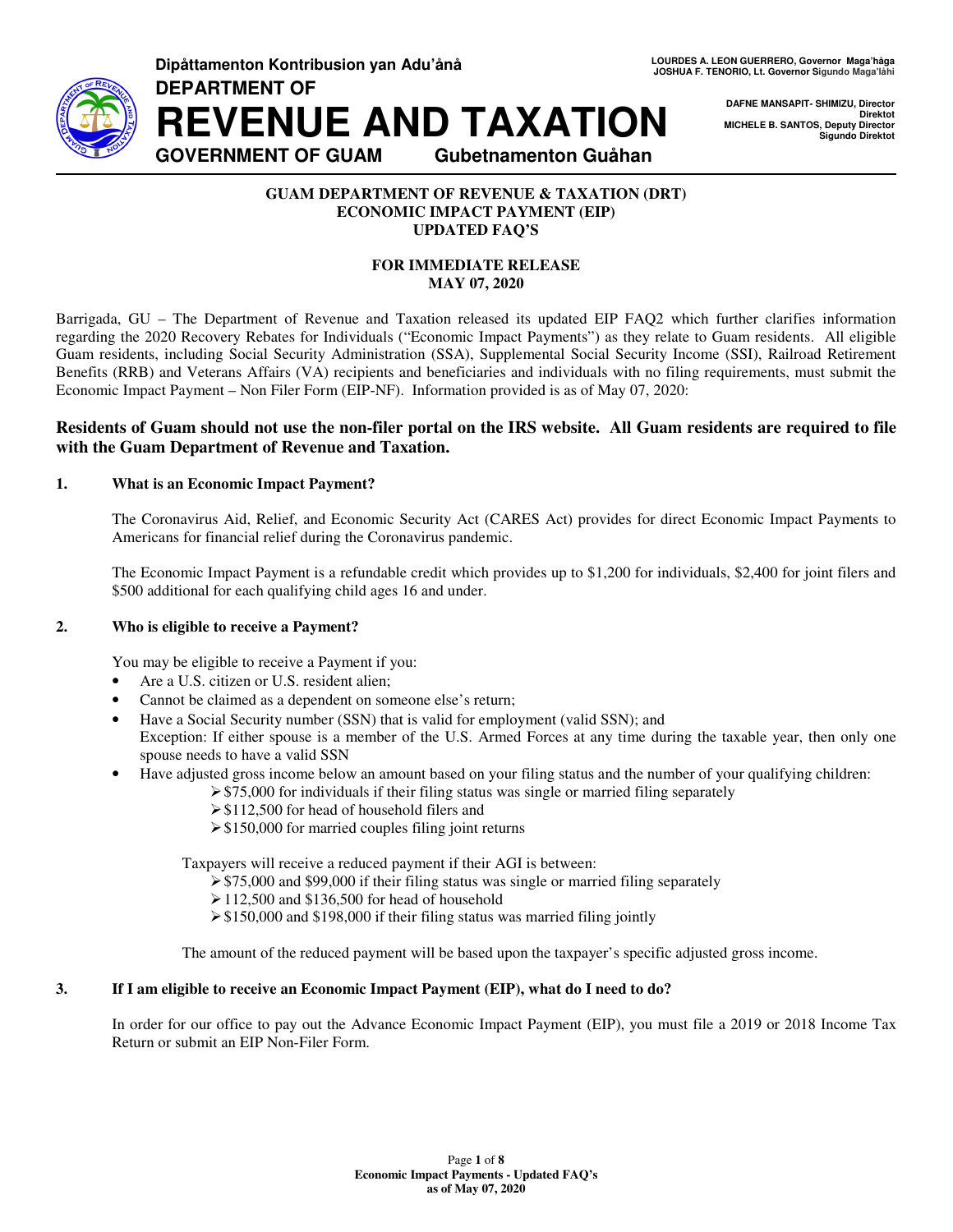

**DAFNE MANSAPIT- SHIMIZU, Director Direktot MICHELE B. SANTOS, Deputy Director Sigundo Direktot** 

## **4. What income tax year will be used to determine my eligibility for an Economic Impact Payment?**

If you already filed your tax return for 2019, and Guam DRT has processed a valid 2019 Guam Individual Income Tax Return at the time of certification of the EIP to be paid, then Guam DRT shall determine, based on the individual's 2019 Guam Individual Income Tax Return, the amount of the EIP that the individual would be allowed.

If an eligible individual has not filed a 2019 Guam Individual Income Tax Return or if filed and Guam DRT has not processed the individual's 2019 Guam Individual Income Tax Return at the time of certification of the EIP to be paid, but has filed a valid 2018 Guam Individual Income Tax Return that Guam DRT has processed at such time, then, Guam DRT shall determine based on the individual's 2018 Guam Individual Income Tax Return, the amount of the EIP that the eligible individual would be allowed.

### **5. Will I receive a Payment if I do not make enough money to normally have to file an income tax return?**

Yes. Residents of Guam who are eligible retirees and recipients of Social Security retirement, disability (SSDI), survivors benefits, Railroad Retirement, or veterans benefits, as well as individuals who do not make enough money to normally have to file a tax return, are also eligible for the Payment. This includes those who have no income, as well as those whose income comes entirely from federal benefit programs, such as supplemental security income (SSI) benefits. No minimum income is needed for the Payment. (Please refer to FAQ#8 for further guidance)

### **6. Is filing an income tax return the only thing I have to do to be eligible for the Economic Impact Payment?**

Filing a tax return is only one layer of the process to determine whether an individual is eligible. A taxpayer should not only have filed an income tax return, they should also meet income requirements (as indicated in #15 below) as well as the following:

- Have a valid, certified Social Security Number or Adoption Taxpayer Identification Number
- The following are not eligible for the Economic Impact Payment:
	- a. Nonresident alien individuals
	- b. Individuals claimed as a dependent of another taxpayer
	- c. Estates, Trusts, Partnerships, S Corporation
	- d. Deceased Individuals
	- e. Incarcerated Individuals

## **7. I recently filed a tax return. What do I need to do to get a Payment?**

You DO NOT need to take any further action if you filed a Guam income tax return for 2018 or 2019. If you already filed your tax return for 2019, and Guam DRT has processed a valid 2019 Guam Individual Income Tax Return at the time of certification of the EIP to be paid, then Guam DRT shall determine, based on the individual's 2019 Guam Individual Income Tax Return, the amount of the EIP that the individual would be allowed.

If an eligible individual has not filed a 2019 Guam Individual Income Tax Return or if filed and Guam DRT has not processed the individual's 2019 Guam Individual Income Tax Return at the time of certification of the EIP to be paid, but has filed a valid 2018 Guam Individual Income Tax Return that Guam DRT has processed at such time, then, Guam DRT shall determine based on the individual's 2018 Guam Individual Income Tax Return, the amount of the EIP that the eligible individual would be allowed.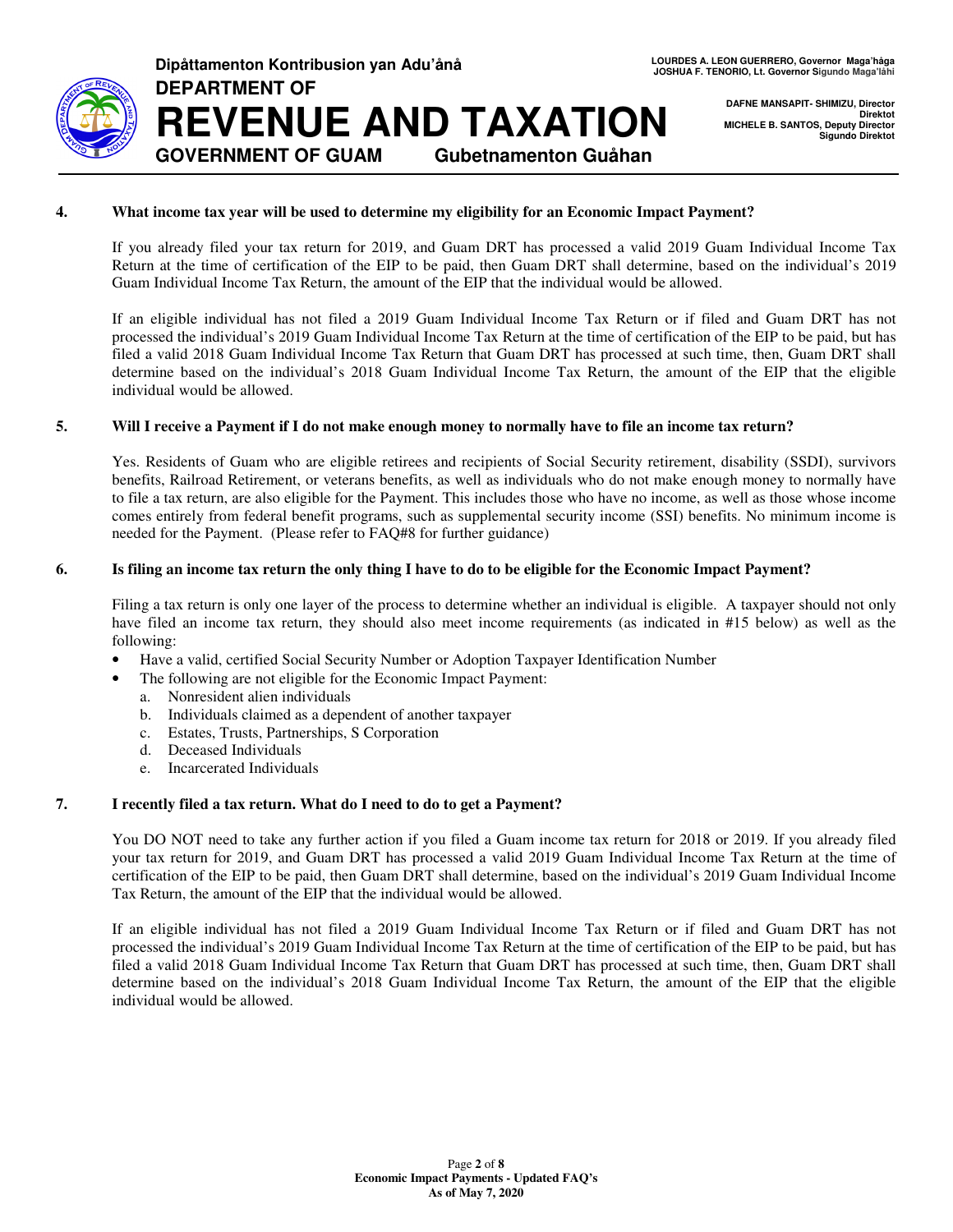

**DAFNE MANSAPIT- SHIMIZU, Director Direktot MICHELE B. SANTOS, Deputy Director Sigundo Direktot** 

**8. I haven't filed a tax return for 2019 or 2018 and don't need to file tax returns for those years. I receive Social Security, SSI, or Railroad Retirement, or Department of Veterans Affairs (VA) benefits. What do I need to do to get a Payment?** 

You have to provide basic information to DRT to receive your Payment. DRT urges you to take one of the following actions as soon as you can.

- o You can use the EIP-NF form to provide simple information to DRT so you can get your Payment. U.S. citizens and permanent residents can use this tool if they had gross income that did not exceed \$12,200 (\$24,400 for married couples filing jointly) for 2019 and were not otherwise required to file a Guam income tax return for 2019, and did not plan to do so. You can file a Guam income tax return for 2019 with DRT even if you receive non-taxable income or do not make enough money to normally have to file a tax return.
- o You can file a Guam income tax return for 2019 with DRT even if you receive non-taxable income or do not make enough money to normally have to file a tax return.

## **9. I haven't filed a Guam Income tax return for 2019 or 2018 and don't receive Social Security retirement or any other federal benefits. What do I need to do to get a payment?**

You have to provide basic information to DRT to receive your Payment. DRT urges you to take one of the following actions as soon as you can.

- o You can use the EIP-NF form to provide simple information to DRT so you can get your Payment. U.S. citizens and permanent residents can use this tool if they had gross income that did not exceed \$12,200 (\$24,400 for married couples filing jointly) for 2019 and were not otherwise required to file a Guam income tax return for 2019, and did not plan to do so. You can file a Guam income tax return for 2019 with DRT even if you receive non-taxable income or do not make enough money to normally have to file a tax return.
- o You can file a Guam income tax return for 2019 with DRT even if you receive non-taxable income or do not make enough money to normally have to file a tax return.

## **10. I did not file a tax return for 2019 or 2018. How do I know if I am required to file a tax return?**

You may use the IRS Interactive Tax Assistant (ITA) online tool to help you determine if you're required to file a 2019 Guam income tax return at https://www.irs.gov/help/ita/do-i-need-to-file-a-tax-return.

Answer the questions about your filing status, federal income tax withheld, and basic information to help you determine your gross income to see if you need to file a 2019 tax return. If you had no income or income under a certain amount, you are not required to file a tax return. If you are not required to file a tax return, you may file the EIP-NF form.

## **11. What is an Economic Impact Payment – Non Filer (EIP-NF) Form?**

The Economic Impact Payment – Non Filer (EIP-NF) Form is a simplified form that allows you to provide DRT the necessary 2019 information about yourself and any eligible spouse or qualifying children (Children under the age of 17 at the end of 2019). DRT will use this information to determine your eligibility and payment amount and send you an Economic Impact Payment.

The form is to be used for Guam residents who meet the following requirements:

- o Your gross income did not exceed \$12,200 (\$24,400 for married couples) for 2019
- o Were not otherwise required to file a Guam Income Tax Return for 2019 and didn't plan to
- o You have no income

## **You must provide our office with all the required information in all the sections indicated on the EIP-NF Form in its entirety. Failure to do so will result in the payment not being issued.**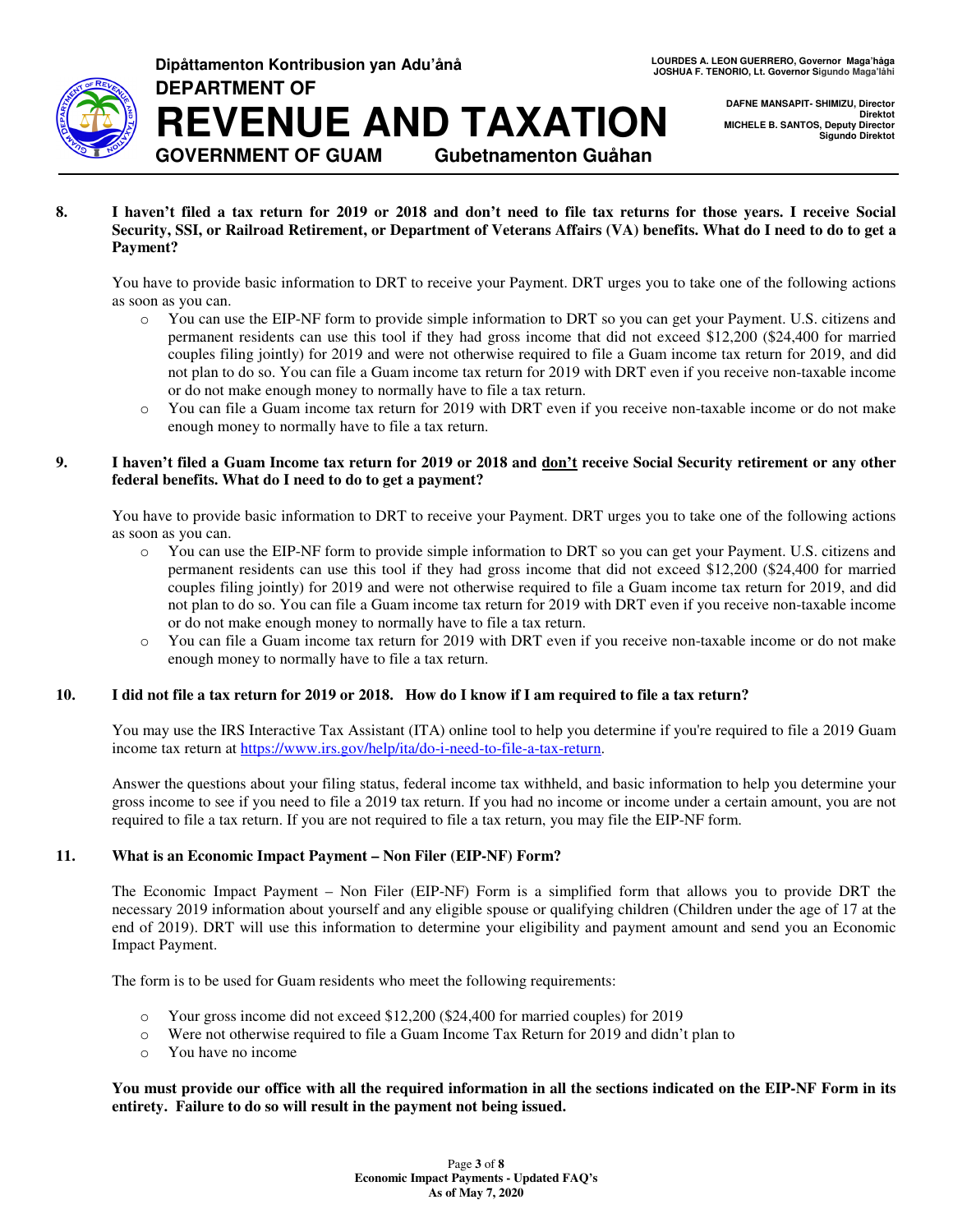

**DAFNE MANSAPIT- SHIMIZU, Director Direktot MICHELE B. SANTOS, Deputy Director Sigundo Direktot** 

## **12. Who should NOT use the EIP-NF form?**

You should not use the EIP-NF form if any of the following apply:

- o You already filed a 2019 and/or a 2018 tax return.
- o You already received your Payment based on your 2019 or 2018 return, even if you did not receive the full amount (for example, because you have a newly born child in 2020 who was not reported on your 2019 return).
- o Your 2019 gross income exceeded \$12,200 (\$24,400 for a married couple) or other reasons require you to file a 2019 income tax return.
- o Someone could claim you as a dependent on their 2019 tax return.
- o You are married but will not be using the form with your spouse. You must file a 2019 or 2018 tax return to receive your Payment separate from your spouse.
- o You weren't a U.S. citizen or U.S. permanent resident (green card holder) in 2019. Those who were resident aliens in 2019 because they satisfied the "substantial presence test" and qualify for the Payment must file a tax return to receive the Payment.

#### **13. I need to file a tax return but am concerned about visiting a tax professional or local community organization in person right now to get help with my tax return. How long is the Payment available?**

Payments will be made throughout the rest of 2020. If you don't receive a Payment this year, you can also claim it by filing a tax return for 2020 next year.

#### **14. Will DRT contact me about my Payment?**

The DRT will not call, email, or text you about your Payment. Guam DRT will not contact you to request personal information. Watch out for websites and social media attempts that request money or personal information and for schemes tied to Economic Impact Payments.

Guam DRT urges taxpayers to visit https://www.guamtax.com/ – the official DRT website – to protect against scam artists.

For security reasons, a letter about the Payment will be mailed to each recipient's last known address within 15 days after the Payment is made. Should you have any questions on your payment, please call DRT's Call Center Numbers at: 635- 1840/41/42/09 and 635-7603/04/06. You may also email us at guameip@revtax.guam.gov or visit our website at https://www.guamtax.com/ for additional information on your Economic Impact Payment.

#### **15. What is the amount of the Payment I will receive?**

Eligible individuals will receive \$1,200. Two eligible individuals filing a joint return will receive \$2,400. You will receive an additional \$500 Payment for each qualifying child you claimed on your tax return being used to calculate your Payment who meets the following conditions:

- The child is your son, daughter, stepchild, eligible foster child, brother, sister, stepbrother, stepsister, half-brother, half-sister, or a descendant of any of them (for example, your grandchild, niece, or nephew).
- The child is claimed as a dependent on your tax return.
- The child was under age 17 at the end of the taxable year.
- The child was a U.S. citizen, U.S. national, or U.S. resident alien.
- The child has a valid SSN or an Adoption Taxpayer Identification Number (ATIN)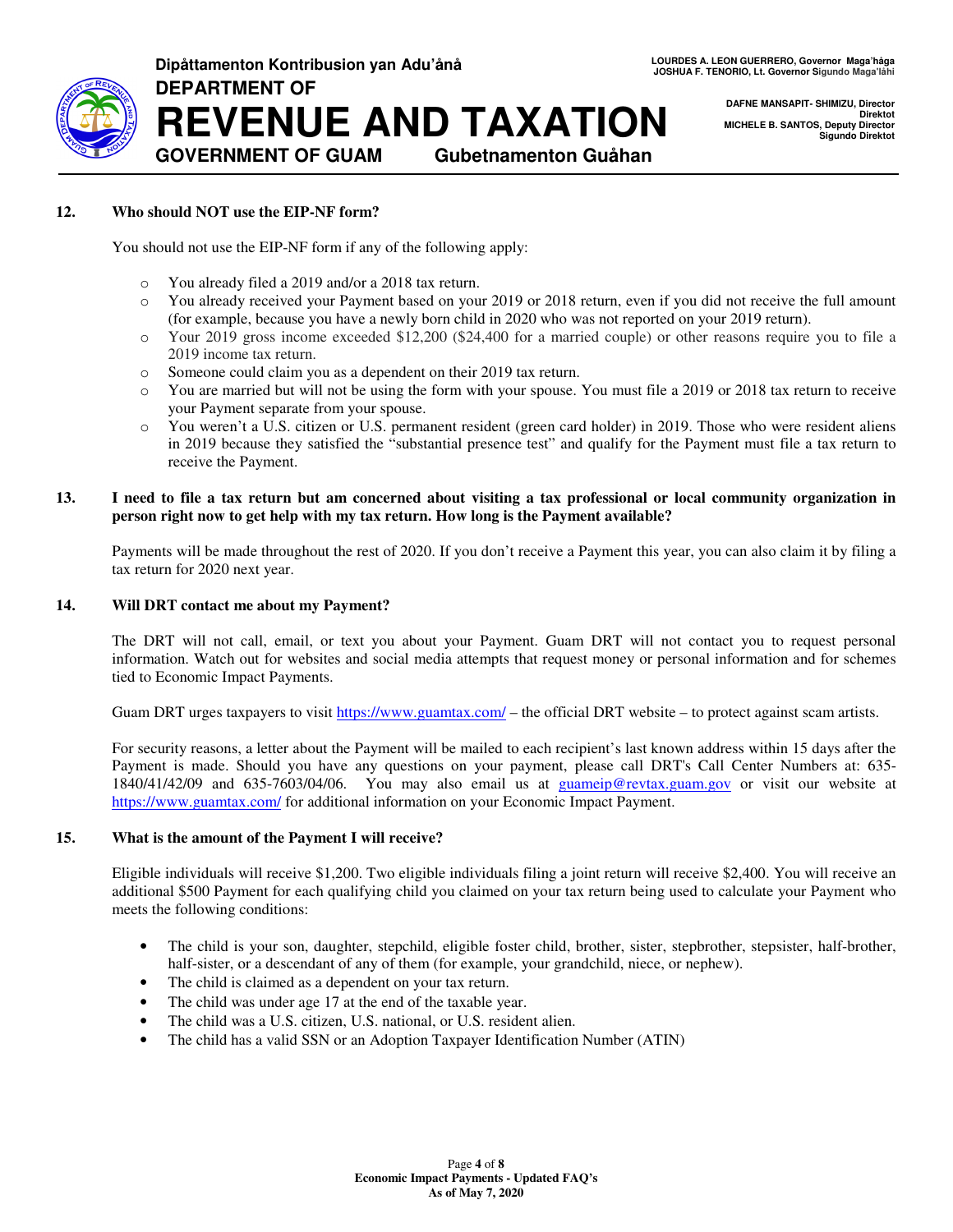

LOURDES A. LEON GUERRERO, Governor Maga'håga<br>JOSHUA F. TENORIO, Lt. Governor Sigundo Maga'låhi

**DAFNE MANSAPIT- SHIMIZU, Director Direktot MICHELE B. SANTOS, Deputy Director Sigundo Direktot** 

# **16. Will my Payment be reduced if my income is too little or too much?**

**Dipåttamenton Kontribusion yan Adu'ånå** 

**DEPARTMENT OF**

Eligible individuals don't need a minimum income for the Payment.

**REVENUE AND TAXATION**

**GOVERNMENT OF GUAM Gubetnamenton Guåhan** 

However, for higher income individuals, the Payment amount is reduced by 5% of the amount that your adjusted gross income exceeds \$75,000 (\$112,500 for taxpayers filing as head of household or \$150,000 for taxpayers filing a joint return), until it is \$0.

The \$1,200 Payment for eligible individuals with no qualifying children (\$2,400 for married couples filing a joint return) will be reduced to \$0 once adjusted gross income reaches the following thresholds:

- \$198,000 for taxpayers filing a joint return
- \$136,500 for taxpayers filing as head of household
- \$99,000 for all others

Each of these threshold amounts increases by \$10,000 for each additional qualifying child. For example, because families with one qualifying child receive an additional \$500 Payment, their \$1,700 Payment (\$2,900 for taxpayers filing a joint return) will be reduced to \$0 once adjusted gross income reaches the following thresholds:

- \$208,000 for taxpayers filing a joint return
- \$146,500 for taxpayers filing as head of household
- \$109,000 for all others

### **17. I filed a joint return with my spouse. Will we receive a Payment if I have a valid SSN and my spouse has an Individual Taxpayer Identification Number (ITIN)?**

No, when spouses file jointly, both spouses must have valid SSNs to receive a Payment with one exception. If either spouse is a member of the U.S. Armed Forces at any time during the taxable year, only one spouse needs to have a valid SSN.

If spouses file separately, the spouse who has an SSN may qualify for a Payment; the other spouse without a valid SSN will not qualify.

#### **18. What is meant by a valid SSN required for a Payment?**

A valid SSN for a Payment is one that is valid for employment and is issued by the Social Security Administration (SSA) before the due date of your 2019 tax return (including the filing deadline postponement to July 15 and an extension to October 15 if you request it) or your 2018 tax return (including extensions) if you haven't filed your 2019 tax return.

If the individual was a U.S. citizen when they received the SSN, then it is valid for employment. If "Not Valid for Employment" is printed on the individual's Social Security card and the individual's immigration status has changed so that they are now a U.S. citizen or permanent resident, ask the SSA for a new Social Security card. However, if "Valid for Work Only with DHS Authorization" is printed on the individual's Social Security card, the individual has the required SSN only as long as the Department of Homeland Security authorization is valid.

#### **19. Is a child born, adopted, or placed into foster care in 2020 a qualifying child for the Payment?**

The Payment in 2020 will not include an additional amount for these children because the Payment in 2020 is based only on information from your 2019 or 2018 tax return. You may claim the child next year for an additional credit on your 2020 tax return.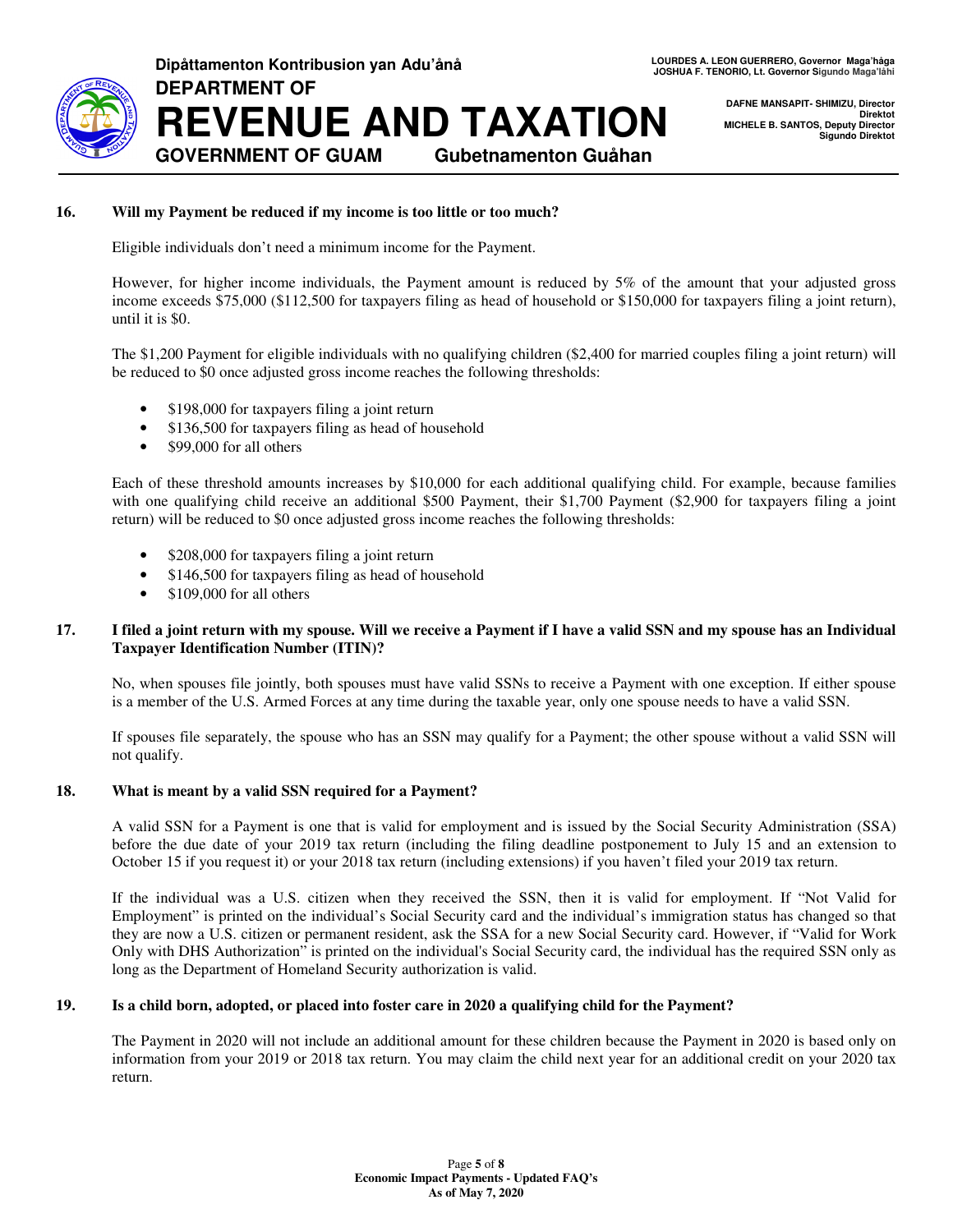

**DAFNE MANSAPIT- SHIMIZU, Director Direktot MICHELE B. SANTOS, Deputy Director Sigundo Direktot** 

# **20. I received an additional \$500 Payment in 2020 for my qualifying child. However, he just turned 17. Will I have to pay back the \$500 next year when I file my 2020 tax return?**

**REVENUE AND TAXATION**

**GOVERNMENT OF GUAM Gubetnamenton Guåhan** 

No, there is no provision in the law requiring repayment of a Payment. When you file next year, you can claim additional credits on your 2020 tax return if you are eligible for them, for example if your child is born in 2020. But, you won't be required to repay any Payment when filing your 2020 tax return even if your qualifying child turns 17 in 2020 or your adjusted gross income increases in 2020 above the thresholds listed above.

## **21. I claimed my child as a dependent on my 2019 tax return. She is graduating from school in 2020. Will she receive her own Payment?**

No, your child will not receive a Payment in 2020 because you claimed her as a dependent on your 2019 tax return. She will not receive a \$1,200 credit in 2021 if you can claim her as a dependent on your 2020 tax return.

However, if your child can't be claimed as a dependent by you or anyone else for 2020, she may be eligible to claim a \$1,200 credit on the 2020 tax return she files next year.

### **22. I claimed my mom as a dependent on my 2019 tax return. Will I receive an additional Payment for her or will she receive her own Payment?**

No, you will not receive an additional Payment amount for your mom because she is not your qualifying child under age 17. Your mom will not receive her own Payment because you claimed her as a dependent on your 2019 tax return. You mom will not receive a credit in 2021 if you can claim her as a dependent on your 2020 tax return.

#### **23. I think the amount of my Economic Impact Payment is incorrect. What can I do?**

**Dipåttamenton Kontribusion yan Adu'ånå** 

**DEPARTMENT OF**

If you did not receive the full amount to which you believe you are entitled, you will be able to claim the additional amount when you file your 2020 tax return.

Should you have any questions regarding this matter, please call DRT's Call Center Numbers at: 635-1840/41/42/09 and 635- 7603/04/06. You may also email us at guameip@revtax.guam.gov or visit our website at https://www.guamtax.com/ for additional information on your Economic Impact Payment.

#### **24. Is the Payment taxable as 2020 income?**

No, the Payment is not income and you will not owe tax on your Payment. It will not reduce your refund or increase the amount you owe when you file your 2020 tax return next year.

A Payment also will not affect your income for purposes of determining eligibility for federal government assistance or benefit programs.

#### **25. If I owe tax, or have a Payment agreement with the DRT, or owe other federal or Government of Guam debts, will my Payment be reduced as an offset?**

No, with one exception. The Payment will be offset only by past-due child support. DRT will send you a notice if an offset occurs.

If you are married filing jointly and you filed an injured spouse claim with your 2019 tax return (or 2018 tax return if you haven't filed your 2019 tax return), half of the total Payment will be sent to each spouse and your spouse's Payment will be offset only for past-due child support. There is no need to file another injured spouse claim for the Payment.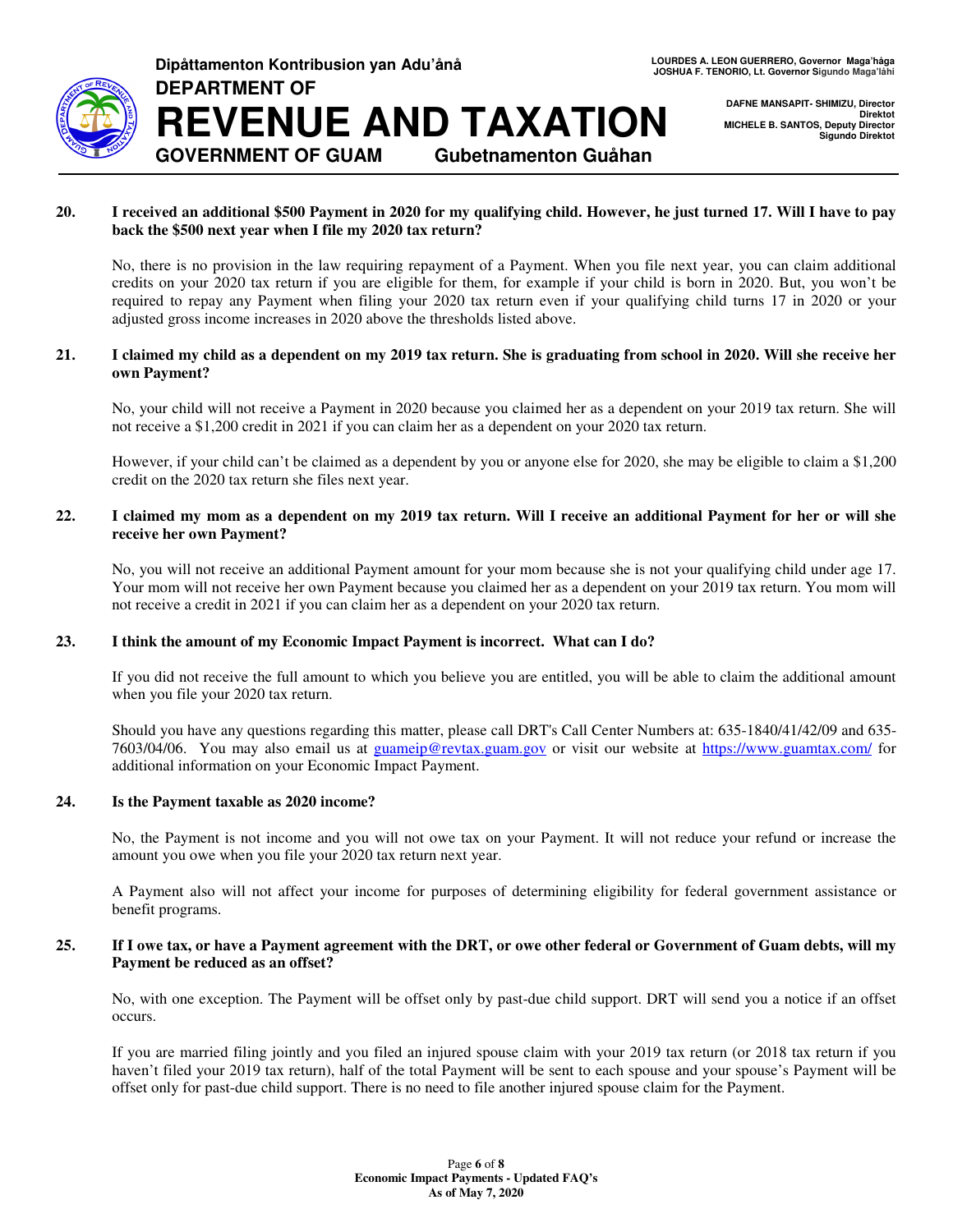

**DAFNE MANSAPIT- SHIMIZU, Director Direktot MICHELE B. SANTOS, Deputy Director Sigundo Direktot** 

## **26. How will the DRT know where to send my Payment?**

DRT will mail your Payment to the address we have on file for you. This is generally the address noted on the last known validly processed tax return within our database.

### **27. My address is different from the last tax return I filed. How can I change my address?**

To change your address, you must submit Form 8822 – Change of Address to DRT. The form must be submitted prior to our office issuing the payment and can be found at https://www.irs.gov/pub/irs-pdf/f8822.pdf

The following options are available to you so our office will be able to update your address:

- 1. Fax the form into our office at (671) 633-2643 to the attention of the Income Tax Assistance & Processing Branch.
- 2. Drop the form(s) in our *Drop Box* which is located in the front of our Barrigada office. Please be advised our Drop Box is checked daily and your documents will be received and stamped by our office the same day.
	- If you would like to receive a STAMPED copy, please include both the original and a copy of the form in an envelope along with your contact information (name, contact number and/or email address).
	- If you would like our office to mail your enclosed copy, please include a self addressed stamped envelope.

Any copies provided will be available for pickup or mailed out once our office resumes normal operations.

- 3. Mail in the form to the following address: Department of Revenue and Taxation Attn: Income Tax Branch Assistance & Processing Branch PO Box 23607 Barrigada, Guam 96921
- 4. Bring the completed form into our office when our office resumes normal operations.

Whichever option you decide to proceed with, please ensure that the form contains an ORIGINAL signature(s) from all parties.

## **28. Will I get the Payment if I am not a U.S. citizen or U.S. permanent resident of Guam?**

U.S. resident aliens with a valid SSN are eligible for the Payment if they can't be claimed as a dependent of another taxpayer. If you are eligible to file Form 1040 or 1040-SR (Guam Tax Return for Seniors) like U.S. citizens for 2019 or 2018, file Form 1040 or Form 1040-SR with DRT for 2019 or 2018 even if your income isn't enough to require you to file a tax return. You don't need to take any action if you already filed a Form 1040 or Form 1040-SR for 2019 or 2018.

If you are considered a U.S. resident alien for 2020 but not for 2019, you can claim the Payment when you file Form 1040 or Form 1040-SR with the DRT for tax year 2020.

If you are considered a U.S. resident alien for 2019 but not for 2020, you won't be required to repay the Payment we paid in 2020 based on your Form 1040 or Form 1040-SR for tax year 2019.